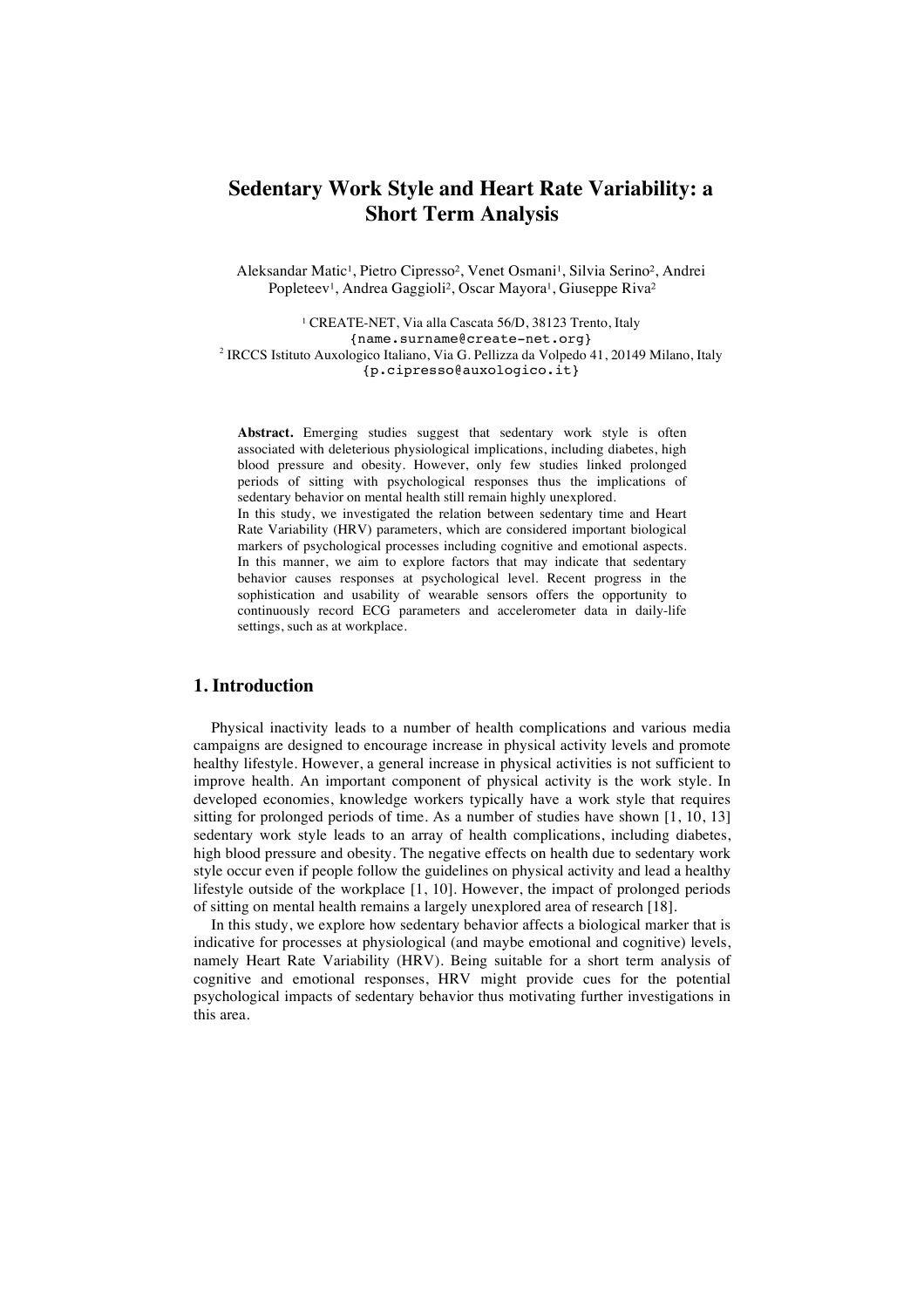Wearable devices to measure ECG are readily available and are unobtrusive to use, finding applications beyond health monitoring (for instance sport performance monitoring), therefore becoming a powerful tool for both research and clinical studies [4]. The clinical relevance of HRV was first noted in 1965 [9] and continues to be used today to examine neuropathy in diabetic patients, risk of cardiovascular mortality and a number of other physiological and pathological conditions [4]. On the other hand, recent studies have found strong correlation between HRV and mental stress [7], visual stimulations [3] and mood states [5, 6]. In addition, the influence of physical activities on HRV has been widely studied, including the effects of habitual physical activity and also HRV analysis during pre-scheduled activities. However, less emphasis has been placed on the physical inactivity, especially in workplace.

## **2. Background**

Heart rate variability represents variations in inter-beat intervals (IBI) and provides a significant measure of physiological and pathological conditions [4], furthermore psychological responses. It mirrors the relationship between sympathetic and parasympathetic branches of autonomic nervous system; the former stimulates organs' functioning and causes increase in heart rate (HR), while the later inhibits functioning of organs and causes a decrease in heart rate [3, 15, 16]. The balance between sympathetic and parasympathetic systems constantly changes when the body attempts to achieve an optimum state corresponding to all internal and external stimuli [2, 17]. Therefore, HRV is considered a measure of changes in system balance and consequently as a measure of body responses to internal and external provocations [2, 17].

These studies have demonstrated that lower HRV values often suggest sympathetic dominance, higher stress and negative emotions, according to experiments where subjects were asked to watch horror movies [3] or perform mental tasks [7], [15]. Higher HRV values, to the contrary, indicate domination of parasympathetic system and positive emotions that were typically evoked by watching delightful movies, such as love stories [5] or landscape scenes [3].

# **3. Materials and methods**

#### **3.1 Classification of Sedentary Time**

Accelerometers are widely available in newer generations of smart phones, typically used for their role in user interfaces [14]. They provide an important research tool able to reliably measure and classify a number of physical activities, including walking, jogging, sitting, standing [11], and more complex activities such as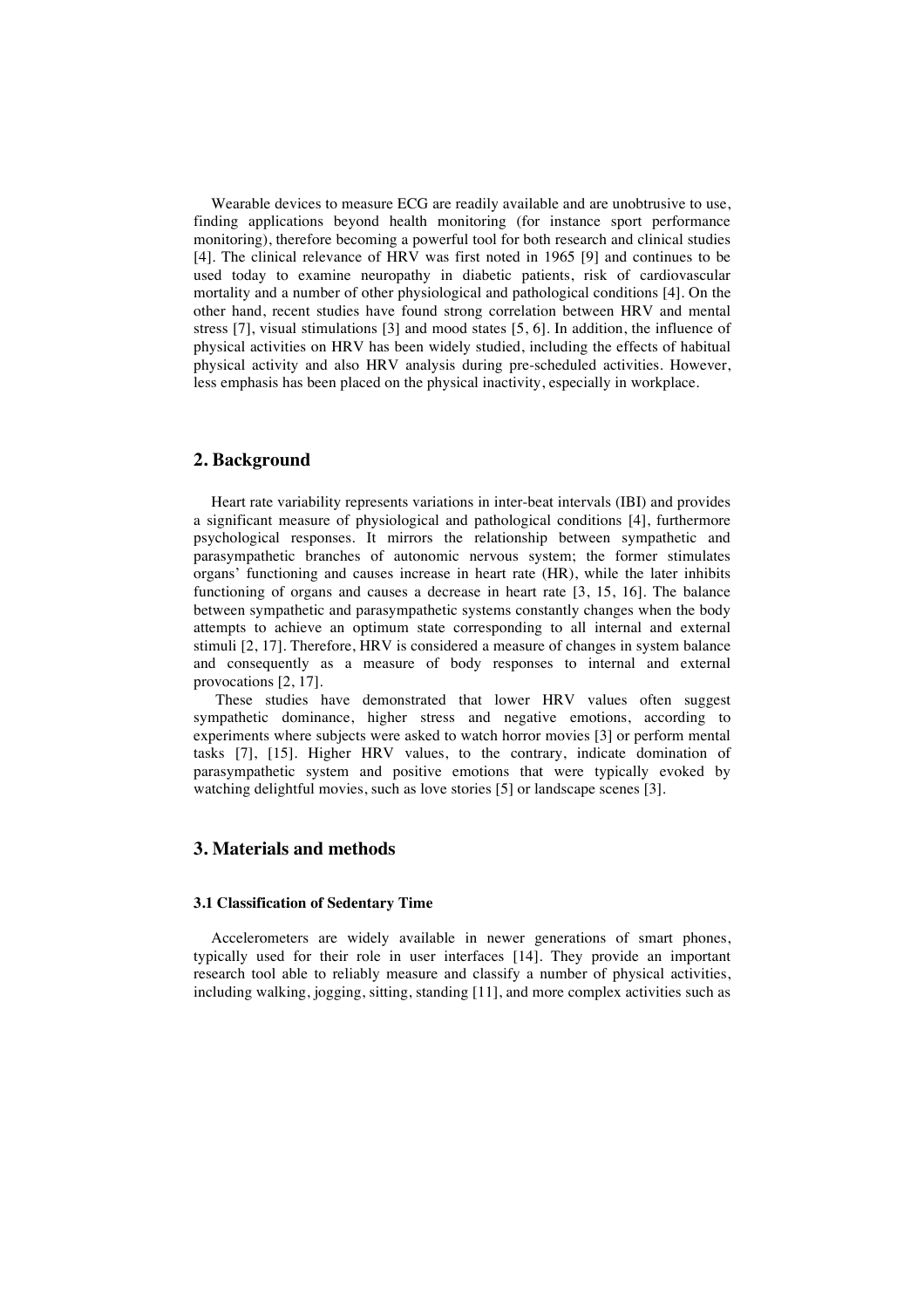estimation of metabolic energy expenditure, sit-to stand transfers, and assessment of balance and intensity of physical activity [12].

For our study, it was important to distinguish only sitting periods from all other physical activities and to provide precise duration and timestamp of each segment. We analyzed acceleration data and calculated standard deviation of resultant accelerations over each one-minute interval [12] - the square roots of the sum of the values of each axis  $(x, y \text{ and } z)$  squared [11]. In most cases it was easy to distinguish periods characterized by very low intensity movements that were considered sedentary periods.

All the activities related to usage of the phone itself, such as making phone calls or sending texts, were also recorded; the accelerometer data for these periods was discarded to avoid confusion with physical activities.

### **3.2 HRV Measures**

In order to acquire HRV, we used Shimmer Wireless ECG sensor [8, 17], connected with the mobile phone via Bluetooth. Due to limited performance of the mobile device, the maximum ECG sampling rate that it could process (along with the data from other sensors, including accelerometer and location) did not allow us to use frequency domain analysis [4, 15, 16]. Therefore, our focus was on time domain analysis of HRV. In order to prevent the sensor battery from running out during subjects' working time, we recorded ECG data for 1 minute during a time frame of 5 minutes. Before the calculation of time domain measures of HRV took place, all abnormal heart beats and artefacts were removed from consideration; the signal suffered high noise usually when the subject was moving intensively.

In the ECG recordings, each interval between neighboring beats, called NN interval was detected. We analyzed the following measures [4, 15, 16]:

SDNN[ms] – Standard deviation of the NN interval, i.e. the square root of variance.

RMSSD[ms]- The square root of the mean squared differences of successive NN intervals.

 $pNN50[\%]$  – The proportion derived by dividing NN50 by the total number of NN intervals, where NN50 represents the number of interval differences of successive NN intervals greater than 50ms.

## **4. Experiments and Results**

We recruited 6 participants from our research centre (4 males and 2 females), with ages between 26 and 35, with an average age of 29. They were all knowledge workers with no major differences either in the type of job regarding sedentary routines or in the number of working hours. None of the subjects was a cigarette smoker, nor had a chronic disease.

A total of 47 recordings have been collected among the six subjects. Descriptive statistics have been reported in Table 1.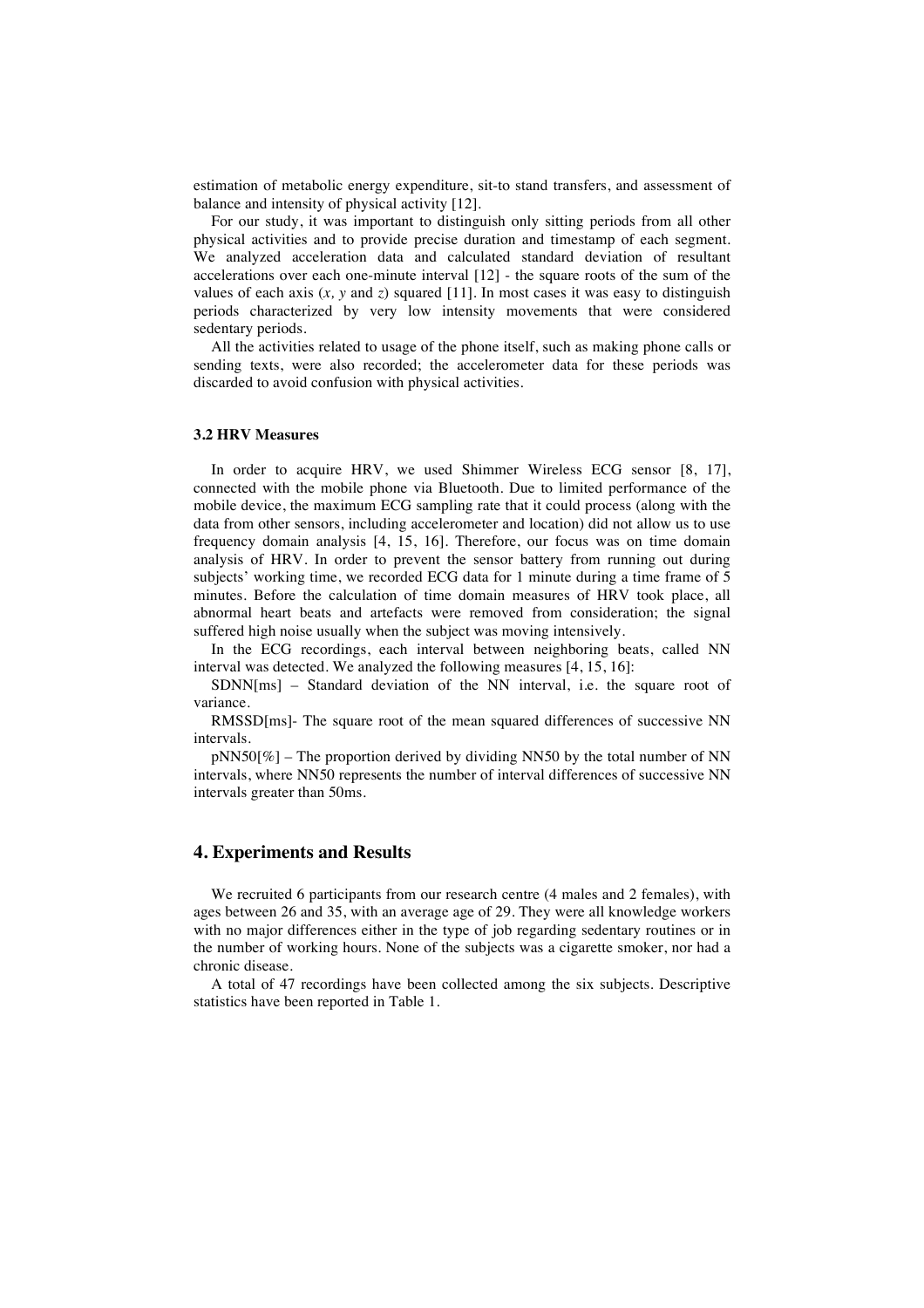For each one of these recording we calculated three HRV indexes, namely SDNN, RMSSD and pNN50, as before described, and an activity index (NonSedTime) to measure non-sedentary time, that is the percent of time spent in non sedentary activities. Since sedentary and non-sedentary time indexes are counter-proportional, selecting one of the two is sufficient to investigate the correlation between sedentary behavior and HRV parameters.

|                   | N  | <b>Minimum</b> | Maximum | Mean  | Std. Deviation |
|-------------------|----|----------------|---------|-------|----------------|
| NonSedTime        | 47 | 0.00           | 46.85   | 13.38 | 10.49          |
| <b>SDNN Mean</b>  | 47 | 0.05           | 0.18    | 0.09  | 0.04           |
| <b>RMSSD Mean</b> | 47 | 0.63           | 0.87    | 0.76  | 0.06           |
| pNN50 Mean        | 47 | 0.25           | 0.49    | 0.37  | 0.06           |

**Descriptive Statistics** 

**Table 1.** Descriptive statistics of activity and HRV indexes, used in our study.

The analysis (Table 2) showed a positive correlation between non-sedentary time and HRV indexes – SDNN and pNN50 indexes increase as NonSedTime increases and vice versa, i.e. the lower amount of time spent in non-sedentary activities the lower the values of SDNN and pNN50. A lower levels of SDNN and pNN50 is known to be associatied with higher stress levels [4,15,16] and negative emotions [3- 7]. Therfore, the results indicate that sedentary workstyle lead the subjects to be more prone to negative emotions and stress, measuring the stress level according to the Task Force of the European Society of Cardiology and the North American Society of Pacing Electrophysiology [4]. However, due to the small sample size of this pilot study, the results should be considered only as an indication for the association between sedentary behavior and psychological processes.

| <b>Correlations</b> |                     |                      |               |  |  |  |  |  |  |
|---------------------|---------------------|----------------------|---------------|--|--|--|--|--|--|
|                     | <b>SDNN</b><br>Mean | <b>RMSSD</b><br>Mean | pNN50<br>Mean |  |  |  |  |  |  |
| NonSedTime          | 442                 | 0.046                | $0.262^{+}$   |  |  |  |  |  |  |
| <b>SDNN Mean</b>    |                     | .305                 | .740          |  |  |  |  |  |  |
| RMSSD Mean          | .305 <sup>°</sup>   |                      | .576          |  |  |  |  |  |  |
| pNN50 Mean          | .740                | $**$<br>.576         |               |  |  |  |  |  |  |

+ . Correlation is significant at the 0.10 level (2-tailed).

\*. Correlation is significant at the 0.05 level (2-tailed).

\*\*. Correlation is significant at the 0.01 level (2-tailed).

**Table 2.** Correlation analysis between non-sedentary time and HRV indexes.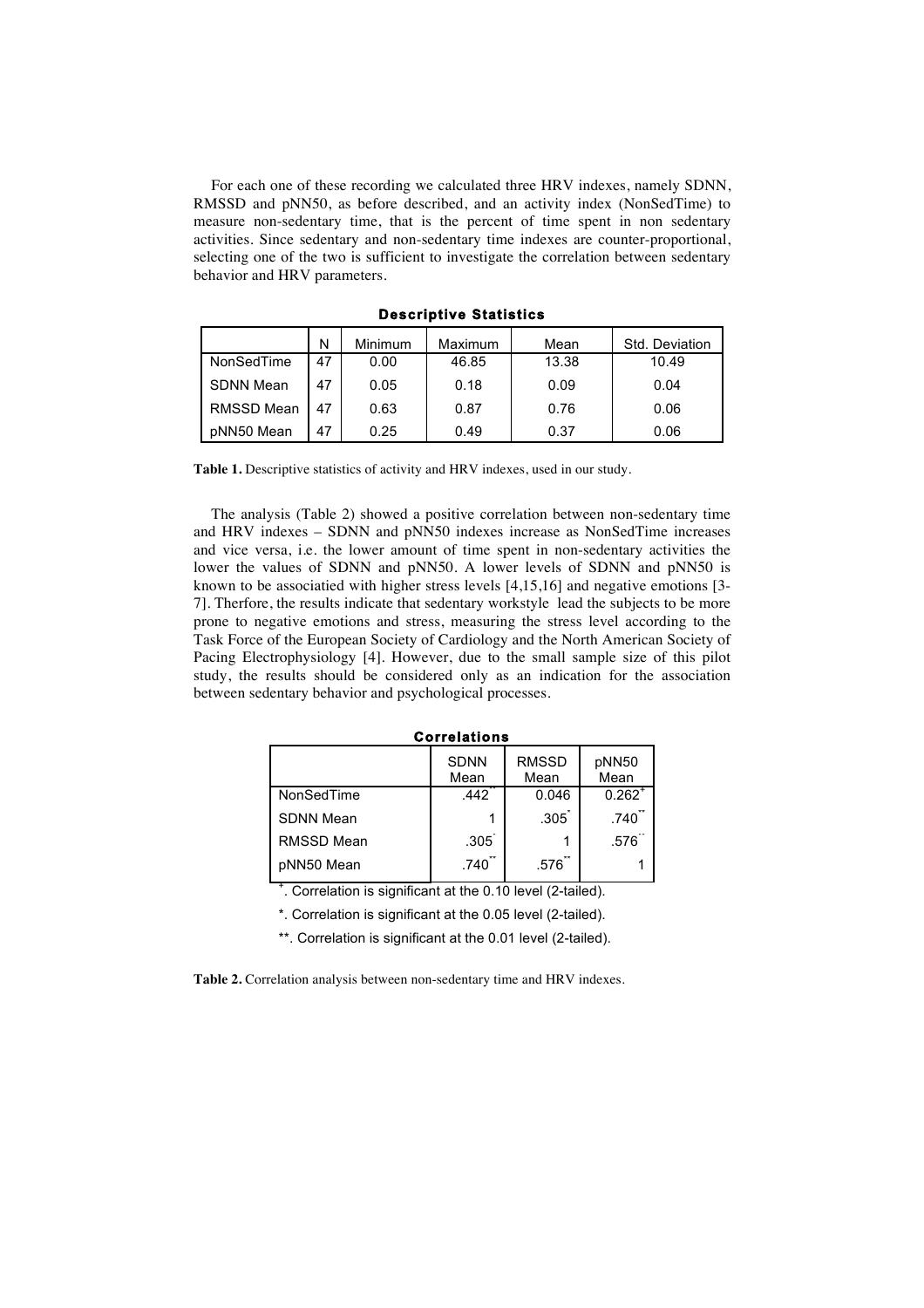Table 2 also shows a strong internal coherence for HRV indexes, in fact the correlations between these indexes are always highly statistically significant. This means that the relationship between SDNN, RMSSD, and pNN50 is typically strong, and the phenomena revealed with one of the indexes should also apply for the others, even though it is indirect.

Furthermore, since the recording entries are hierarchical within participants, we estimated, with hierarchical linear regression, the relationship between the nonsedentary time and HRV, using SDNN as a dependent variable. Results are showed in Table 3.

|             |      |            | 95% Wald            |       |                        |    |      |
|-------------|------|------------|---------------------|-------|------------------------|----|------|
|             |      |            | Confidence Interval |       | <b>Hypothesis Test</b> |    |      |
|             |      |            |                     |       | Wald Chi-              |    |      |
| Parameter   | в    | Std. Error | Lower               | Upper | Square                 | df | Sig. |
| (Intercept) | .072 | .0085      | .056                | .089  | 71.594                 |    | .000 |
| NonsedTime  | .002 | .0003      | .001                | .002  | 25.827                 |    | .000 |
| (Scale)     | .001 |            |                     |       |                        |    |      |

**Parameter Estimates** 

**Table 3.** Hierarchical linear regression.

# **5. Conclusion**

Emerging studies suggest that sedentary work style is often associated with deleterious health complications, including diabetes, high blood pressure and obesity [1, 3, 5, 9, 10, 11, 19]. In this study, we aimed to explore the correlation between sedentary time and HRV parameters, which are considered biological markers of both physical and mental health. In particular, recent studies demonstrated that lower HRV values often suggest sympathetic dominance, higher stress and negative emotions [3- 7]. Recent progress in the sophistication and usability of wearable biosensors offers the opportunity to continuously record ECG parameters and accelerometer data in daily-life settings, such us at work place. In this experiment we used a Shimmer Wireless ECG sensor, connected with the mobile phone via Bluetooth, to investigate the correlation between sedentary time and HRV parameters at workplace, thus exploring possible cues for the association between sedentary behavior and psychological processes. Results showed a strong relationship with HRV parameters, in particular with SDNN and pNN50, suitable for a short term analysis. Such evidences suggest the use of wearable devices to measure ECG indexes in naturalistic environment to explore new possibilities to encourage a healthy work style. However, due to the small sample size, these results provide only cues about the examined correlations and we believe that they might motivate for future investigation on the correlation between sedentary time and HRV but also on the impacts of sedentary behavior on psychological response including emotions, stress and the mood.